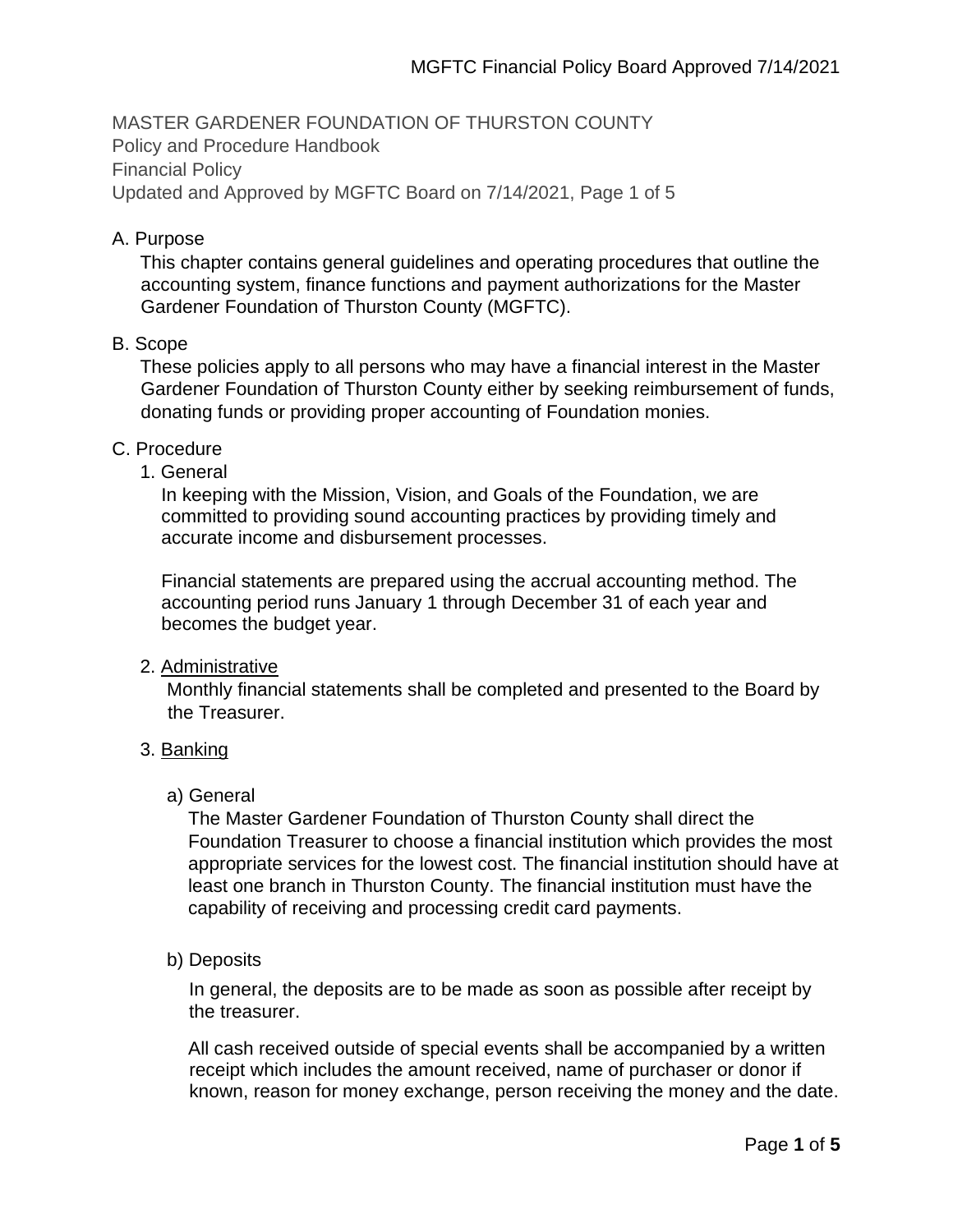Special events receipts may have a cash register tape in lieu of a receipt, along with a cash receipts log. The log must show the cash denominations, number and amount of checks and be signed by the person receiving the moneys. This log is given to the treasurer who counts the money again and signs the log. The log is retained in the permanent files for documentation.

c) Bank Reconciliation

Bank reconciliations will be prepared and balanced on a monthly basis. The supporting documentation for expenses and income should be matched to the bank statement and maintained in the permanent files.

## 4. Investment Policy

a) Preservation of Capital

The foundation board should make reasonable efforts to preserve capital within the limits of each annual budget, understanding unforeseen needs may arise.

b) Risk Aversion

Understanding there is risk involved in all types of investments; the Foundation board and specifically, the treasurer will make all reasonable efforts to control risk.

c) Adherence to Investment Discipline

The Foundation board is expected to adhere to the investment policies stated. In order to meet its needs, the investment strategy will emphasize total return with consideration for generating current and future incomes.

- Primary Investment Objective: Income to maximize the return on capital to aid in the needs of the Foundation.
- Secondary Investment Objective: Long-Term Growth of Capital to emphasize long-term growth of principal, while avoiding excessive risk.
- d) Need for Liquidity

Funds are to be held in a combination of short and long-term instruments in order to assure ample liquidity.

A cash reserve (rainy day fund) of at least, \$5,000 will be maintained and invested in the bank Money Market account.

e) Prohibited Investment and Investment Strategies No investment of foundation monies will be made into high risk or speculative endeavors. This is to protect Foundation monies from unauthorized use in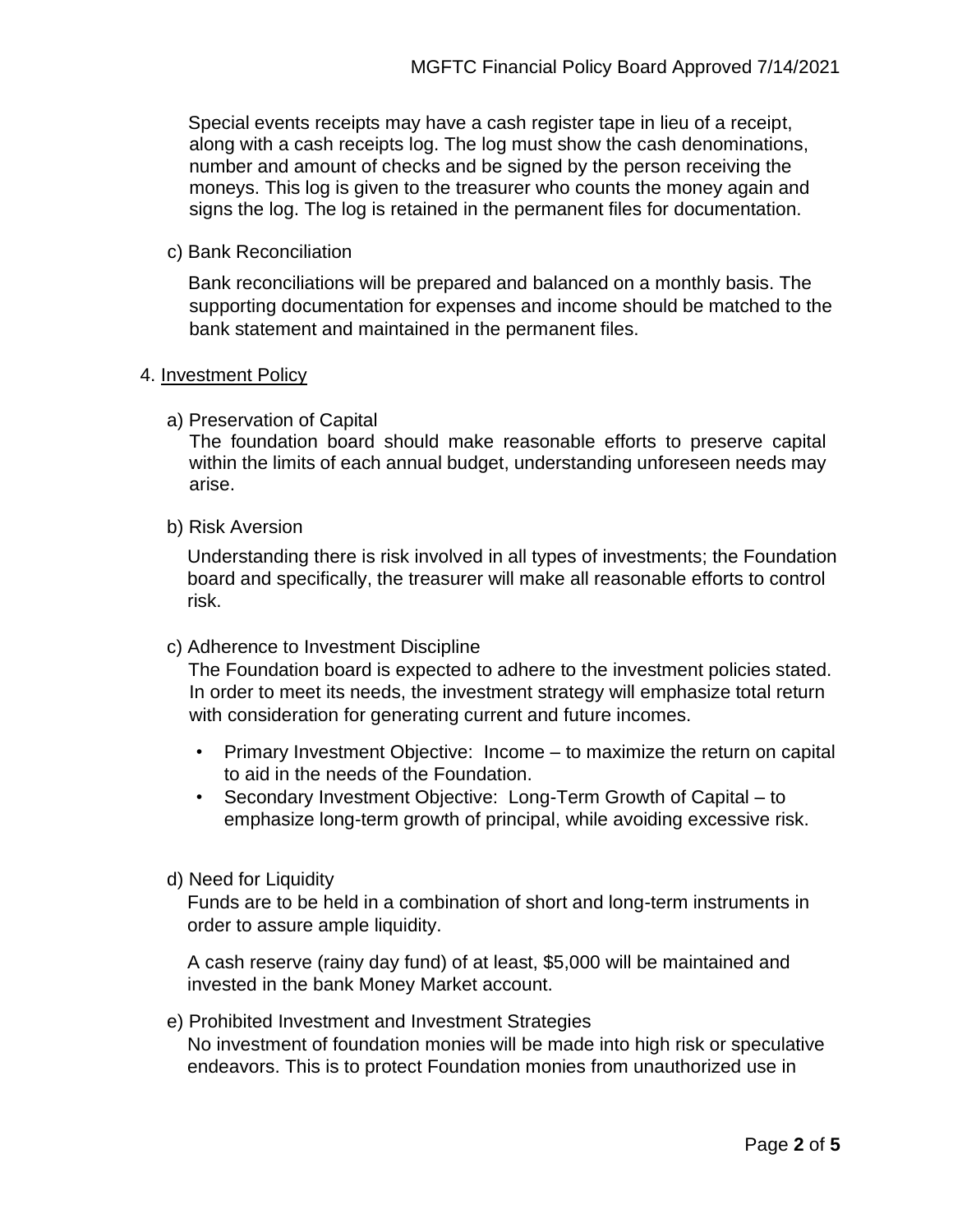investments and strategies that are inconsistent with the Foundation's view of what is appropriate.

# 5. Payments and Reimbursements

a) Payments to Vendors

Accounts payable should be paid early enough to take advantage of any discounts or before additional charges apply.

Before a payment is made the invoice should be reviewed to ensure:

- $\Box$  The goods were received or services rendered
- $\Box$  The invoice was approved by the appropriate person
- $\Box$  The proper Foundation account is identified.

Payments will be made by check or electronic funds transfer (EFT). Both will be assigned a Reimbursement Request form number (RR#).

In the situation where the requester wishes the Foundation Treasurer to pay the vendor directly before the goods or services are received, the requester will provide a written estimate by the vendor to the approval authority using the Master Gardener Foundation RR form. The estimate should contain an itemized list of goods or services, prices, taxes and a date showing the length of time the estimate is valid. The approval and appropriate check must be acquired within the time frame specified so that the requester can complete the transaction with the vendor.

At the completion of the transaction, the requester will provide a finalized itemized invoice showing amount paid and date of transaction. The final invoice will be provided to the Foundation Treasurer no later than two weeks after the transaction to associate with the original RR and estimate.

b) Reimbursements to Master Gardeners

The MGFTC recognizes that cash expenditures by members are necessary to support program and project goals and that these expenses, if budgeted in advance, are reimbursable.

All requests for reimbursement will be documented by using the current Master Gardener Foundation Reimbursement Request form, with appropriate receipts attached or scanned in an e-mail. The RR is not to be used for blanket, undocumented approvals. Reimbursements will not be made for more than the amount of the receipt(s) nor without an approval signature.

If any person wants to spend money that is in direct support of the demonstration gardens or program activities, that person needs to get the approval of the garden lead or Program Manager prior to purchase to assure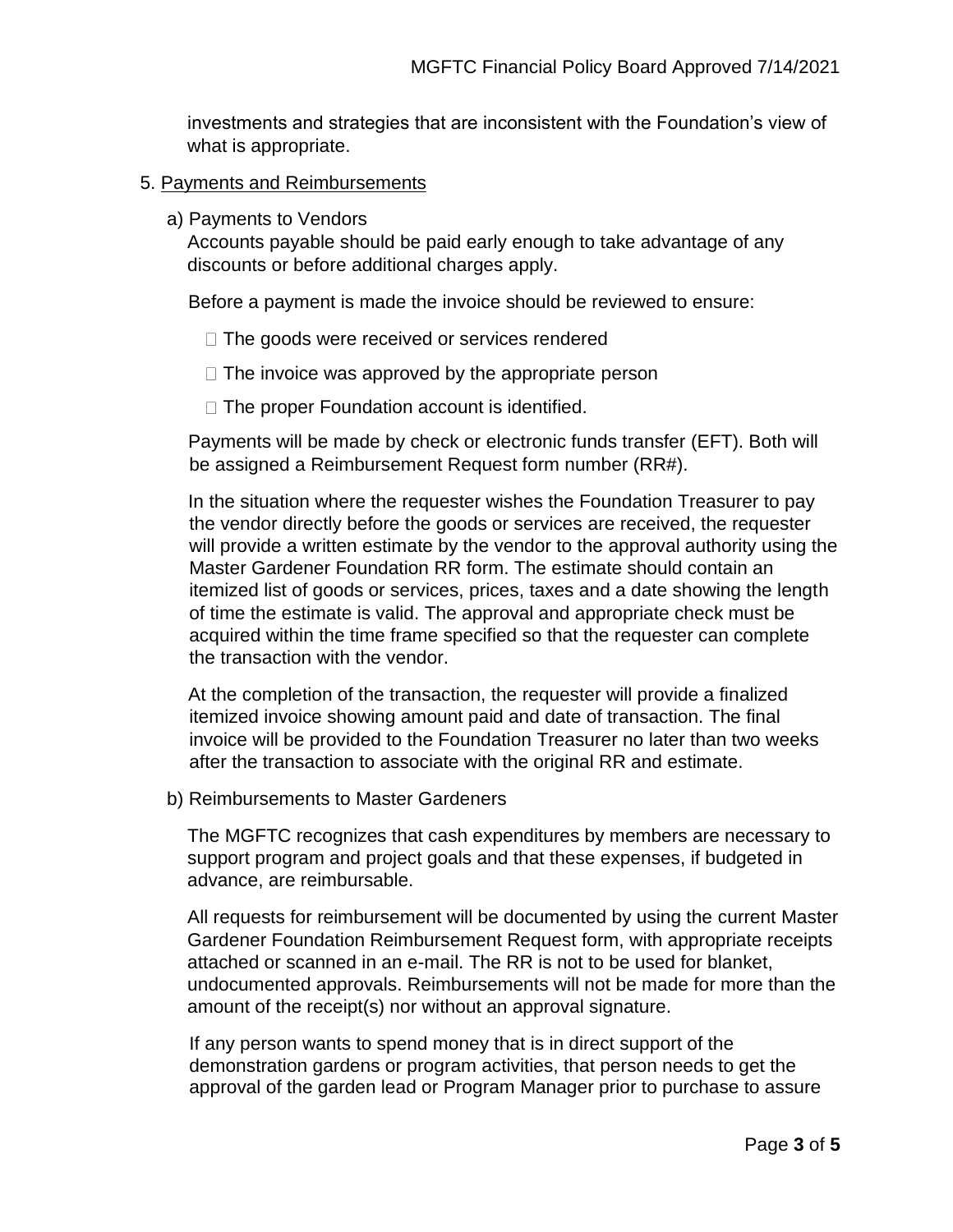appropriateness and budget availability and must have the RR approved by the Program Manager.

If any person wants to spend money that is in direct support of the Foundation's activities, that person needs to get the approval of the project lead or chair prior to purchase to assure appropriateness and budget availability.

A completed and signed RR form with receipts are then submitted to the Foundation Treasurer in person, by mail or scanned and attached to an e-mail. Any discrepancies found by the treasurer will be discussed with the approving authority and/or the requester, prior to payment.

## 6. Speaker Reimbursement

Speakers will be offered a reasonable fee, in addition to mileage where appropriate. The reimbursement process is the same as described above.

## 7. Mileage Reimbursement

Requests for mileage reimbursement will be limited to the state representative and invited speakers to MFGTC functions. The mileage rate will be the current rate allowed by the Internal Revenue Service for business reimbursement. Any request for reimbursement for lodging and/or meals must have receipts to be accepted.

# 8. Budget

Each year in October, the treasurer will prepare a draft budget for the following year. The budget will be prepared in conjunction with the committee chairs, garden leads, or any other key persons.

The draft budget will be presented to the board at the November board meeting. The Program Manager will present the proposed program budget. After approval by the board, the budget will be presented to the foundation membership for adoption at the annual meeting.

#### 9. Taxes, Insurance and other Fees

The treasurer will assure prompt filing and payment of any taxes or other filings necessary to the functioning of the Foundation.

#### 10. Financial Reviews

a) Meeting Reports

The Foundation treasurer will compile and present monthly reports to the Foundation board or upon request.

#### b) Investments

To assure continued relevance of the guidelines and objectives established in this statement of investment policy, the Foundation board